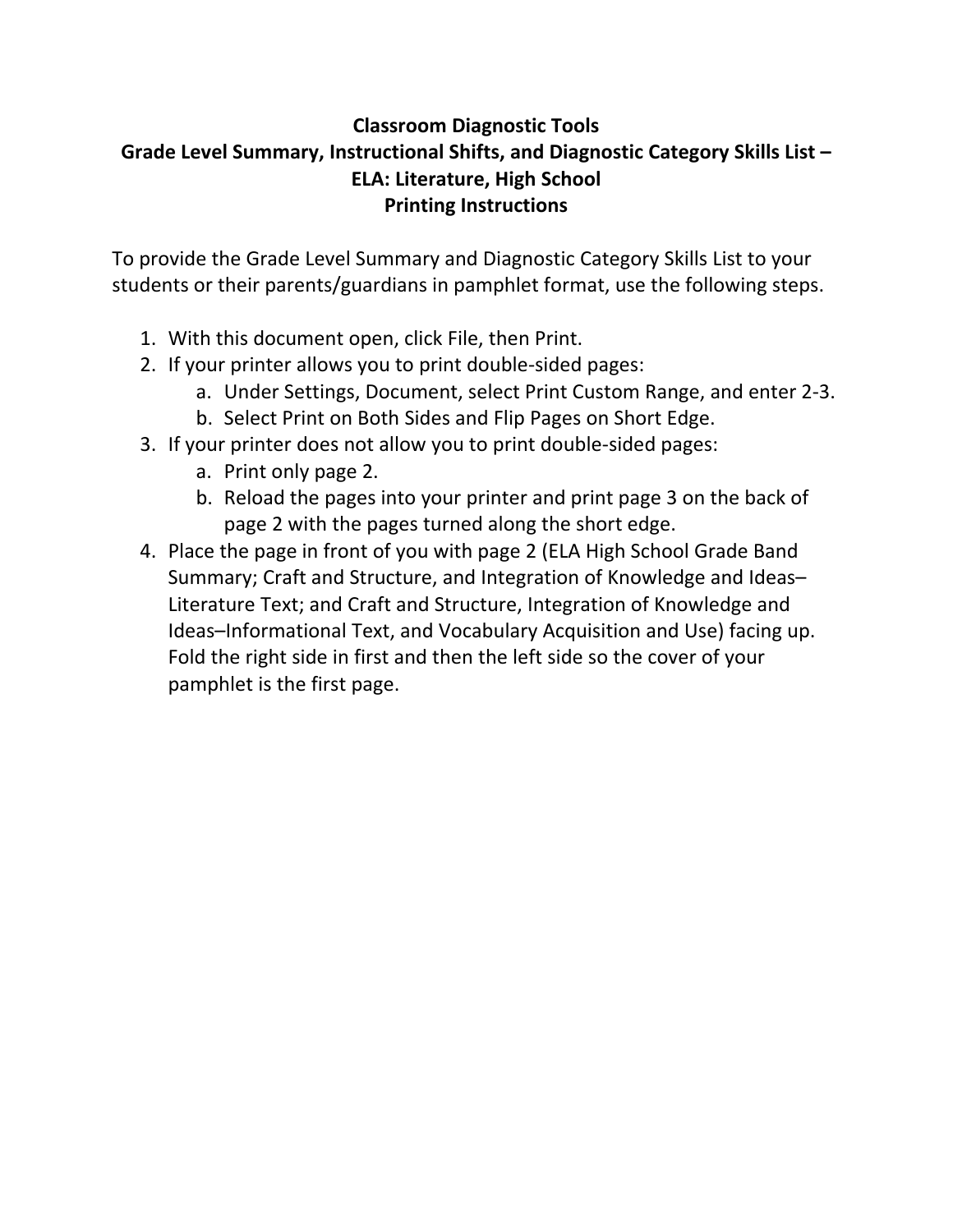#### **ELA High School Grade Band Summary**

At this level, it is expected that students will be critical consumers of text and other media and demonstrate independence as readers and writers and engage in collaborative discussions while expressing themselves clearly.

Texts shift to <sup>a</sup> larger proportion of informational text – including moving from seminal U.S. documents of historical andliterary significance to foundational U.S. and world documents of historical, political, and literary significance. Students have an awareness of author's effectiveness, explicit and implicit assumptions and beliefs, purpose, style, and the progression over the course of <sup>a</sup> text.

As writers, students exhibit <sup>a</sup> sharp distinct focus, identifying topic, task, and audience. Writing addresses specific tasks, purposes, perspectives, and intended audience. Both informational and argumentative writing reflect research and evidence to create <sup>a</sup> clear and coherent message.

Upon graduation, students possess the knowledge and skills needed for success in college and careers.

#### **Craft and Structure, and Integration of Knowledge and Ideas—Literature Text**

- c Analyze author's purpose.
- c Analyze author's use of elements and techniques of fiction.
- 6 Analyze author's use of genres.
- 6 Determine author's use of wordmeanings.
- $\bullet$  Determine author's use of figurative language.
- c Compare characteristics or elements of fiction.
- 6 Compare connections between texts.
- 6 Analyze works for significance.

**Craft and Structure, and Integration of Knowledge and Ideas—Informational Text**

- 6 Analyze author's purpose.
- Analyze author's use of elements and techniques of nonfiction.
- e Analyze author's use of genres.
- e Determine author's use of wordmeanings.
- 6 Determine author's use of figurative language.
- Compare characteristics or elements of nonfiction.
- $\bullet$ Evaluate claims.
- c Compare connections between texts.
- c Make connections between text and graphics.

#### **Vocabulary Acquisition and Use**

 Demonstrate understanding of vocabulary in text by using context, word parts, or word relationships.